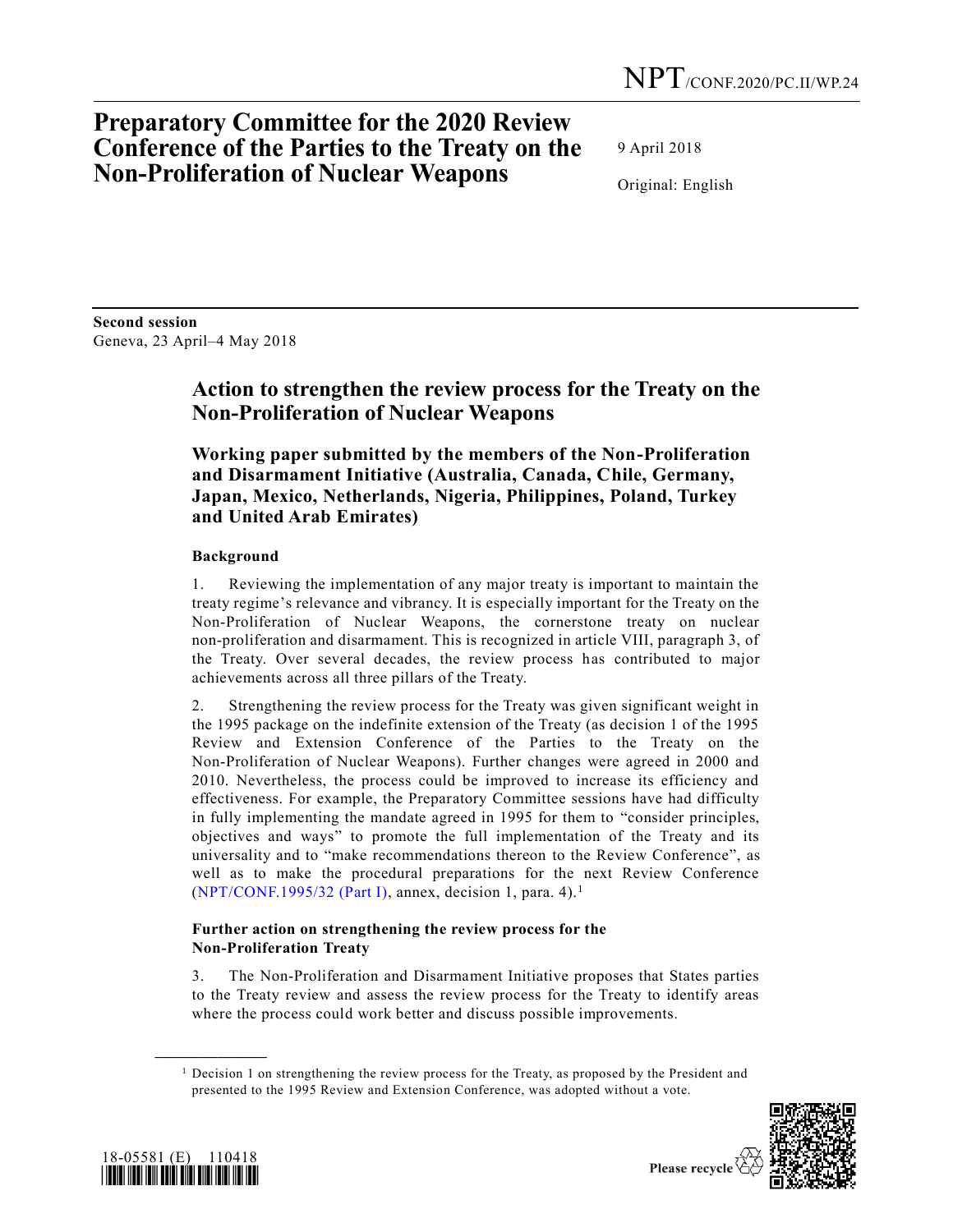4. The Non-Proliferation and Disarmament Initiative considers that the review cycle could benefit from the consideration of efficiency-oriented ideas for enhancing the review process for the Treaty to enable more substantive outcomes and improve effectiveness, efficiency, accountability and transparency so as to strengthen the future implementation of the Treaty. Such a working group could be established by States parties to the Treaty at the 2020 Review Conference of the Parties to the Treaty on the Non-Proliferation of Nuclear Weapons or sooner.

5. The Non-Proliferation and Disarmament Initiative is interested in exchanging points of view and suggestions from all States parties on the best way to take this matter forward.

6. As affirmed in the Final Document of the 2010 Review Conference of the Parties to the Treaty on the Non-Proliferation of Nuclear Weapons, "improving the effectiveness of the strengthened review process is an ongoing responsibility of States parties".

7. This collective responsibility will always be with us. As we approach the historic fiftieth anniversary of the entry into force of the Treaty in 2020, it is especially timely to consider a dedicated process for further enhancing the review process, thus maximizing the prospects for successful future substantive review outcomes and strengthening the implementation of the Treaty.

8. The more we improve the review process, the more we can improve the efficiency of our working methods and also foster and take advantage of political will, which is the most important ingredient in successful review cycle outcomes.

9. Although the review process for the Treaty has generally served us well, there are aspects that could be improved. For example, there may be scope to consider ways to improve the following:

- How effectively the process enables the substantive review of the implementation of the Treaty
- Our collective responsiveness in practice to emerging developments
- Transparency and accountability
- "Institutional memory" (e.g., through enhanced secretariat arrangements), which would assist participation by States parties
- How efficiently we use our time and resources
- 10. The potential benefits of any improvements in those areas include the following:
	- Facilitating the review of the implementation of the Treaty
	- Better equipping States parties to the Treaty to respond in a timely manner to emerging trends or crises
	- Enhancing the opportunity for States parties to participate fully in the review cycle
	- Helping to ensure that resources are applied to their most productive use

11. There is a long history of proposals for enhancing the review process for the Treaty that more often than not failed to attract consensus. Some past proposals may warrant revisiting.

12. A working group, for example, could provide a dedicated forum for advancing and debating ideas, so that States parties can reach informed conclusions and, perhaps, compromises on which changes would best enhance the review process for